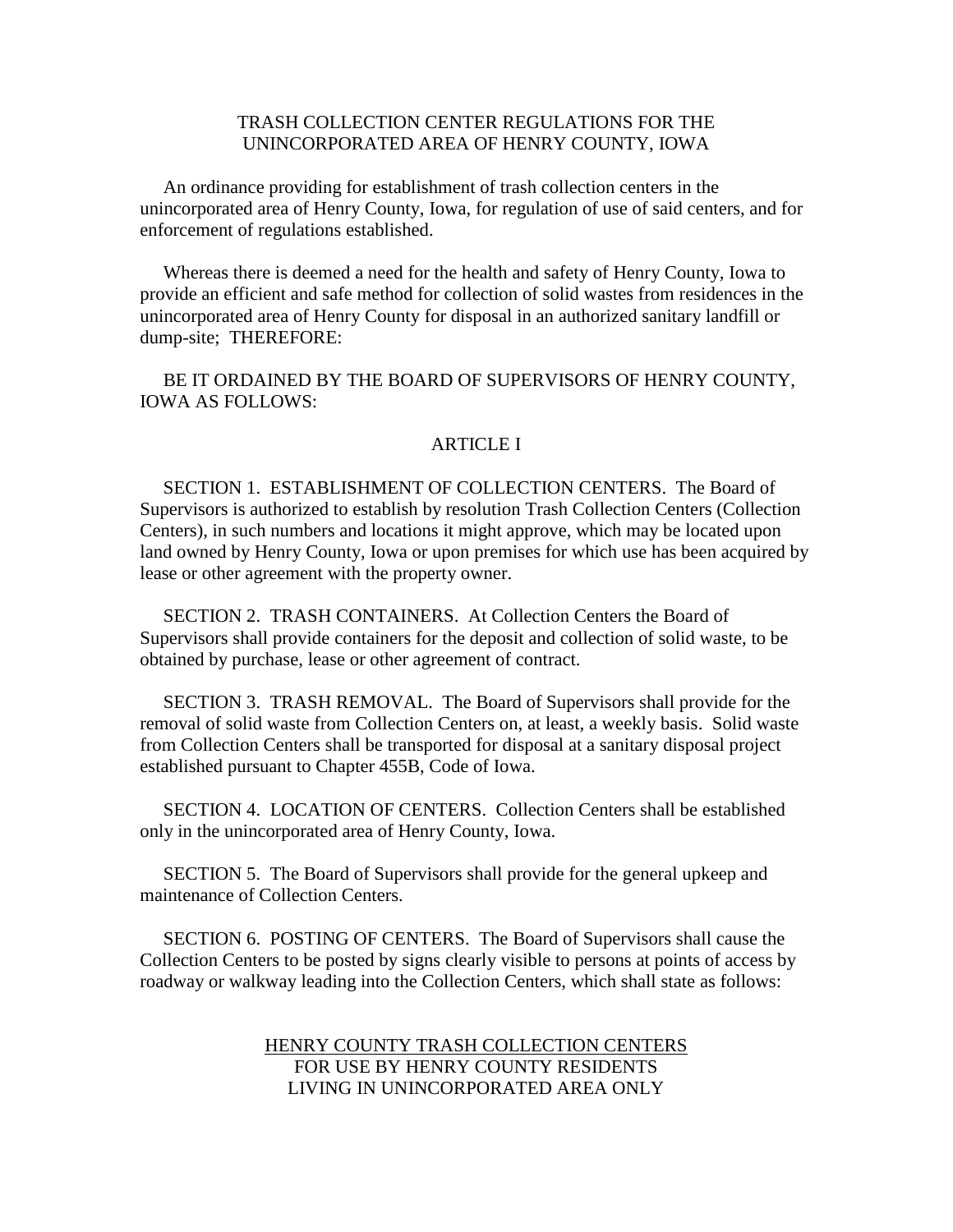## COMPLIANCE WITH USE REGULATIONS REQUIRED VIOLATORS WILL BE PROSECUTED

## ARTICLE II

 SECTION 1. The Board of Supervisors is authorized to establish by resolution regulations not inconsistent with the provisions of this Ordinance for the control of use of Collection Centers. Regulations adopted shall be posted at each Collection Center.

 SECTION 2. Collection Centers shall be used only for the collection and disposal of solid waste from the domestic activities of residences located in the unincorporated area of Henry County, Iowa. Persons residing outside of Henry County or within cities in Henry County shall not enter or use the Collection Centers except for the purposes of maintenance and cleaning of Collection Centers, authorized trash removal, or assisting a resident of the unincorporated area of Henry County, Iowa in delivery of trash for deposit at the Collection Center in compliance with this Ordinance. Entry onto the site of Collection Centers, except for purposes authorized by the Ordinance is prohibited.

 SECTION 3. Solid waste shall be deposited only inside containers provided at Collection Centers. Nothing shall be placed, left or allowed to remain outside of those containers. Nothing shall be left at Collection Centers if containers are full.

 SECTION 4. The following materials shall not be deposited or left at Henry County Trash Collection Centers: radioactive waste, hazardous substances and wastes, agricultural chemicals and chemical containers, wire, furniture, machinery, equipment, motor vehicles, appliances, animal carcasses, flammable liquids, explosive materials, incendiary devices, dangerous weapons and ammunition, or any item too large to be placed within the containers provided at Collection Centers.

 SECTION 5. Burning materials shall not be brought to the Collection Centers and fires shall not be started at the Collection Centers.

 SECTION 6. Scavenging at Collection Centers is prohibited. No person shall scavenge, rummage through refuse or waste materials, or remove materials discarded by others at the Collection Centers unless authorized by the Board of Supervisors to remove waste materials from the Collection Centers.

 SECTION 7. Each residence in the unincorporated area is authorized to deposit at Trash Collection Centers no more than six trash bags or cans of solid waste per week.

#### ARTICLE III

 SECTION 1. Terms used in this Ordinance shall be defined in a manner consistent with definitions set forth in the Code of Iowa.